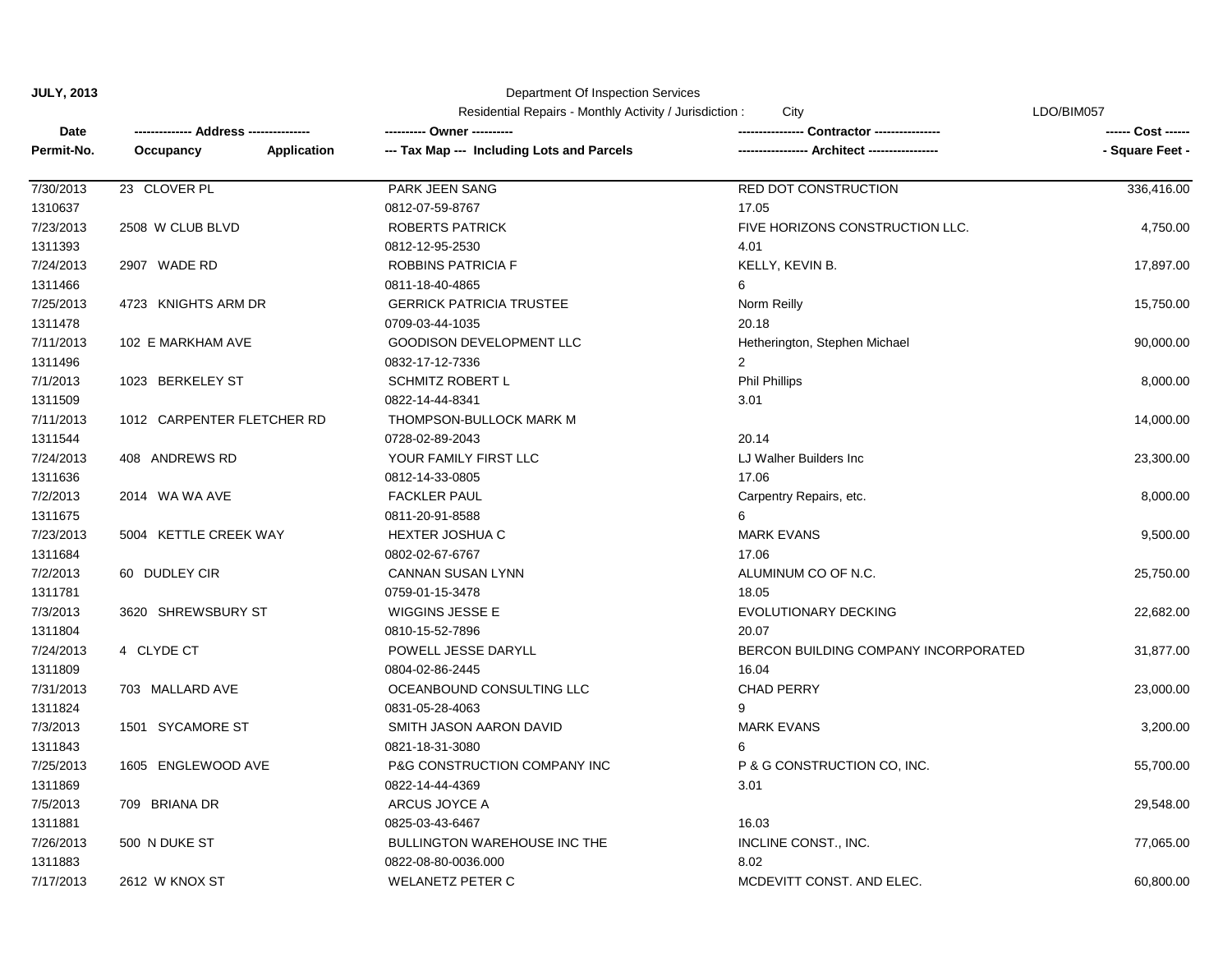| Residential Repairs - Monthly Activity / Jurisdiction: | City | LDO/BIM057 |
|--------------------------------------------------------|------|------------|
|--------------------------------------------------------|------|------------|

| Date       |                         |             | <b>INCORDINAL INCREASE INIGHTING ACTIVITY</b> / <b>JUILISLICTION</b><br>---------- Owner ---------- | -- Contractor ---------------         | ------ Cost ------ |
|------------|-------------------------|-------------|-----------------------------------------------------------------------------------------------------|---------------------------------------|--------------------|
| Permit-No. | Occupancy               | Application | --- Tax Map --- Including Lots and Parcels                                                          | --- Architect -----------------       | - Square Feet -    |
| 1311906    |                         |             | 0822-13-04-6025                                                                                     | 4.02                                  |                    |
| 7/2/2013   | 6 WESTRIDGE DR          |             | NUERNBERGER DOUGLAS E                                                                               | MORRIS CONSTRUCTION, INC., J.D.       | 55,000.00          |
| 1311919    |                         |             | 0719-04-90-2095                                                                                     | 20.11                                 |                    |
| 7/3/2013   | 725 NINTH ST            |             | CPGPI REGENCY ERWIN LLC                                                                             | DAVIDSON & JONES CONSTRUCTION CO.     | 40,958.00          |
| 1311933    |                         |             | 0822-18-22-9042                                                                                     | 4.02                                  |                    |
| 7/24/2013  | 3106 ANNANDALE RD       |             | SMITH EDWARD N JR                                                                                   | ALUMINUM CO OF N.C.                   | 61,825.00          |
| 1311970    |                         |             | 0801-02-55-3373                                                                                     | 20.17                                 |                    |
| 7/15/2013  | 5227 REVERE RD          |             | <b>CAMPBELL SUPATRA</b>                                                                             | GILLIS, J.E.                          | 9,278.59           |
| 1311972    |                         |             | 0727-02-78-6800                                                                                     | 20.13                                 |                    |
| 7/5/2013   | 4001 COLORADO AVE       |             | SCHOOLER JAMES M JR                                                                                 | Kleen-Pro Professional Services, Inc. | 27,000.00          |
| 1311974    |                         |             | 0709-02-86-8223                                                                                     | 20.18                                 |                    |
| 7/9/2013   | 2204 WILSON ST          |             | <b>GUY ELIZABETH H</b>                                                                              | KLAUSMANN, ALEX                       | 51,000.00          |
| 1311986    |                         |             | 0822-09-16-1230                                                                                     | 4.01                                  |                    |
| 7/5/2013   | 2631 MCDOWELL RD        |             | DAVIS DAPHNE                                                                                        | Dixon Building Company, Inc., Keith   | 1,000.00           |
| 1311988    |                         |             | 0811-15-62-9742                                                                                     |                                       |                    |
| 7/5/2013   | 19 KIMBERLY DR          |             | <b>BURNETTE BARRY</b>                                                                               | <b>GRAYSON DARE HOMES, INC.</b>       | 100.00             |
| 1311997    |                         |             | 0719-01-26-7321                                                                                     | 20.08                                 |                    |
| 7/8/2013   | 3205 DEERCHASE WYND     |             | REITER-LAVERY BUD                                                                                   | CRABTREE, GAIL                        | 12,000.00          |
| 1312000    |                         |             | 0814-03-32-5960                                                                                     | 17.07                                 |                    |
| 7/24/2013  | 3225 HADDON RD          |             | <b>HALLAN JEROME B JR</b>                                                                           | <b>HALLAN CONSTRUCTION</b>            | 6,000.00           |
| 1312009    |                         |             | 0801-04-72-2544                                                                                     | 20.17                                 |                    |
| 7/3/2013   | 302 N MAPLE ST          |             | RAMSEY JEROME                                                                                       | ABSOLUTE CONSTRUCTION GROUP, LLC.     | 20,500.00          |
| 1312015    |                         |             | 0831-15-54-4532                                                                                     | 10.01                                 |                    |
| 7/9/2013   | 114 N BUCHANAN BLVD     |             | <b>DUKE UNIVERSITY</b>                                                                              | Hershberger, Todd Brindley            | 45,500.00          |
| 1312025    |                         |             | 0822-19-50-9094                                                                                     | 8.02                                  |                    |
| 7/30/2013  | 4405 CUMBERLAND DR      |             | <b>SHERCK LINDA K</b>                                                                               | <b>RED DOT CONSTRUCTION</b>           | 6,000.00           |
| 1312026    |                         |             | 0802-02-87-4889                                                                                     | 17.06                                 |                    |
| 7/10/2013  | 607 WILLIAM VICKERS AVE |             | AMERICAN IRA LLC                                                                                    | Logan Graddy                          | 9,000.00           |
| 1312028    |                         |             | 0821-07-67-1660                                                                                     | $7^{\circ}$                           |                    |
| 7/25/2013  | 123 WRIGHT HILL DR      |             | HINSHAW BRIAN K                                                                                     |                                       | 35,222.00          |
| 1312029    |                         |             | 0835-02-78-8072                                                                                     | 16.01                                 |                    |
| 7/11/2013  | 306 SYLVIAS CT          |             | <b>GARMAN HOMES LLC</b>                                                                             | The Go! Team                          | 1,200.00           |
| 1312038    |                         |             | 0851-03-41-7048                                                                                     | 18.05                                 |                    |
| 7/11/2013  | 310 SYLVIAS CT          |             | <b>GARMAN HOMES LLC</b>                                                                             | The Go! Team                          | 1,200.00           |
| 1312039    |                         |             | 0851-03-40-7938                                                                                     | 18.05                                 |                    |
| 7/11/2013  | 321 SYLVIAS CT          |             | <b>GARMAN HOMES LLC</b>                                                                             | The Go! Team                          | 1,200.00           |
| 1312040    |                         |             | 0851-04-40-9632                                                                                     | 18.05                                 |                    |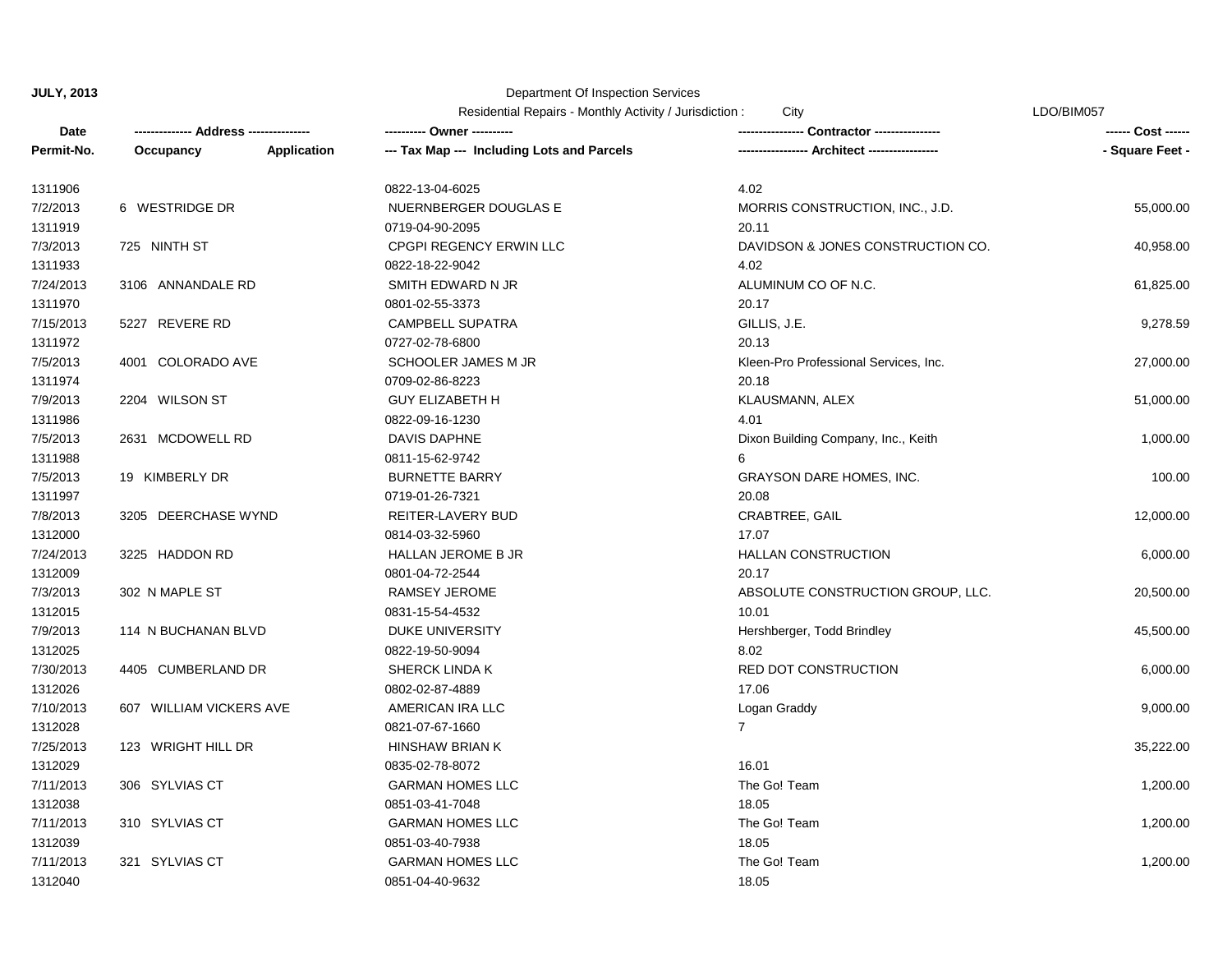| Residential Repairs - Monthly Activity / Jurisdiction: | Citv | LDO/BIM057 |
|--------------------------------------------------------|------|------------|
|--------------------------------------------------------|------|------------|

| Date       |                     |             |                                            |                                             | ------ Cost ------ |
|------------|---------------------|-------------|--------------------------------------------|---------------------------------------------|--------------------|
| Permit-No. | Occupancy           | Application | --- Tax Map --- Including Lots and Parcels | --- Architect -----------------             | - Square Feet -    |
| 7/25/2013  | 901 URBAN AVE       |             | <b>CONNELLY MICHAEL D</b>                  | Carolina Country Builders Of Chatham County | 168,135.00         |
| 1312042    |                     |             | 0822-20-71-8947                            | 3.02                                        |                    |
| 7/11/2013  | 5206 SILKWOOD DR    |             | LONG DAVID T                               | <b>GLASGOW VENTURES, LLC</b>                | 6,000.00           |
| 1312043    |                     |             | 0729-04-82-1413                            | 20.10                                       |                    |
| 7/19/2013  | 2502 ENGLEWOOD AVE  |             | SAPPENFIELD HENRY W                        | <b>Turnlight Partners</b>                   | 2,500.00           |
| 1312049    |                     |             | 0812-16-94-6897                            | 4.01                                        |                    |
| 7/11/2013  | 3106 ITHACA ST      |             | FRENCH JOHN D                              | TaraMar, Inc.                               | 17,235.00          |
| 1312053    |                     |             | 0810-12-86-6337                            | 20.15                                       |                    |
| 7/15/2013  | 3604 FOXWOOD PL     |             | WYSENSKI NANCY J                           | CONSTRUCTION SUPERVISION, INC.              | 93,000.00          |
| 1312055    |                     |             | 0813-01-45-7486                            | 17.07                                       |                    |
| 7/26/2013  | 14 HAYDEN POND LN   |             | PHILLIPS GEORGE C                          |                                             | 6,000.00           |
| 1312070    |                     |             | 9797-02-98-3803                            | 20.12                                       |                    |
| 7/15/2013  | 306 E DELAFIELD AVE |             | <b>IBARRA MARCOS R</b>                     |                                             | 9,000.00           |
| 1312078    |                     |             | 0833-18-20-9024                            | 1.01                                        |                    |
| 7/12/2013  | 2819 ROCHELLE ST    |             | ROCHELLE MANOR                             | ATLANTA'S RELIABLE ROOFING                  | 11,098.60          |
| 1312095    |                     |             | 0841-10-45-7679                            | 18.02                                       |                    |
| 7/12/2013  | 2819 ROCHELLE ST    |             | ROCHELLE MANOR                             | ATLANTA'S RELIABLE ROOFING                  | 11,137.50          |
| 1312096    |                     |             | 0841-10-45-7679                            | 18.02                                       |                    |
| 7/18/2013  | 2819 ROCHELLE ST    |             | ROCHELLE MANOR                             | ATLANTA'S RELIABLE ROOFING                  | 9,447.60           |
| 1312097    |                     |             | 0841-10-45-7679                            | 18.02                                       |                    |
| 7/23/2013  | 1247 FALMOUTH CT    |             | <b>GOLDMAN MARTIN LOUIS II</b>             | SAWYER, BRIAN                               | 137,270.00         |
| 1312109    |                     |             | 0708-03-11-2228                            | 20.12                                       |                    |
| 7/17/2013  | 2243 CRANFORD RD    |             | REYNOLDS DAVID W                           | PARKER, DAVID R.                            | 265,800.00         |
| 1312112    |                     |             | 0811-12-85-9553                            | 6                                           |                    |
| 7/15/2013  | 4113 PEACHWAY DR    |             | <b>SALEH MAHA</b>                          | THD AT-HOME SERVICES, INC.                  | 11,714.00          |
| 1312113    |                     |             | 0800-01-37-0209                            | 20.17                                       |                    |
| 7/17/2013  | 15 PENNINGTON PL    |             | YANCY W SAMUEL                             | <b>RICKY ROBINSON</b>                       | 45,000.00          |
| 1312133    |                     |             | 0810-14-44-3162                            | 20.15                                       |                    |
| 7/18/2013  | 9 SAXFORD PL        |             | KISSELL REUBEN ROUSE III                   | PATIO ENCLOSURES, INC.                      | 64,206.00          |
| 1312139    |                     |             | 0729-01-07-0436                            | 20.11                                       |                    |
| 7/18/2013  | 4019 BRISTOL RD     |             | HERSHFIELD MICHAEL S                       | HAUSER BUILDING CO., INC.                   | 10,000.00          |
| 1312141    |                     |             | 0719-02-56-1458                            | 20.08                                       |                    |
| 7/18/2013  | 2417 PERKINS RD     |             | COOLEY JACOB                               | DONALD LARSON                               | 10,000.00          |
| 1312142    |                     |             | 0811-16-94-3389                            | 6                                           |                    |
| 7/18/2013  | 3706 BETTIE LN      |             | <b>MIYARES JAMIE</b>                       | JEFFREY WALL & CO.                          | 3,600.00           |
| 1312146    |                     |             | 0810-13-23-2016                            | 20.16                                       |                    |
| 7/26/2013  | 1352 CAMPUS DR      |             | DUKE UNIVERSITY                            | ROMEO GUEST ASSOC. INC                      | 183,959.00         |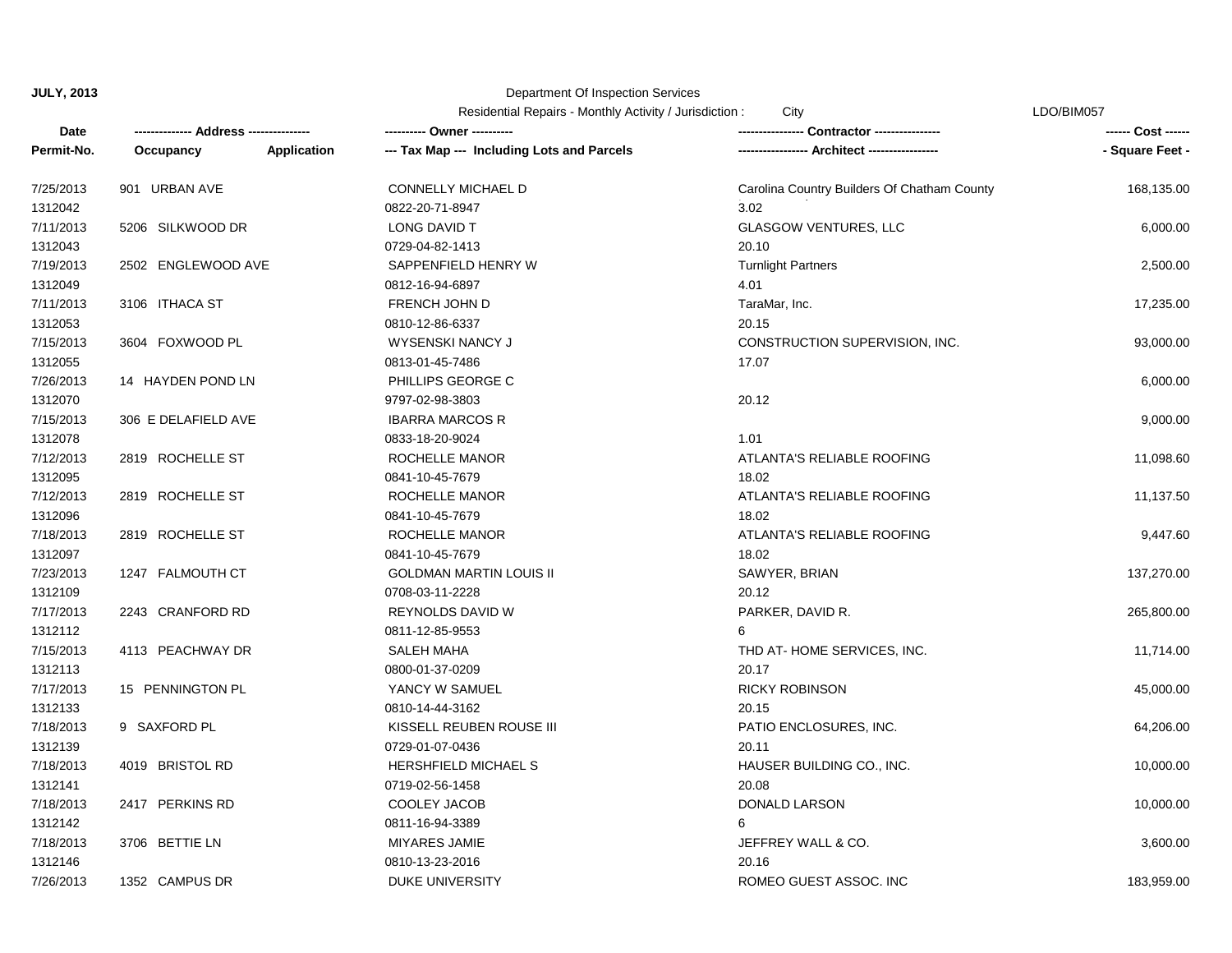|            |                    |                    | Residential Repairs - Monthly Activity / Jurisdiction : | City                                  | LDO/BIM057         |  |
|------------|--------------------|--------------------|---------------------------------------------------------|---------------------------------------|--------------------|--|
| Date       |                    |                    | ---------- Owner ----------                             |                                       | ------ Cost ------ |  |
| Permit-No. | Occupancy          | <b>Application</b> | --- Tax Map --- Including Lots and Parcels              | --- Architect ------                  | - Square Feet -    |  |
| 1312148    |                    |                    | 0822-07-41-9440                                         | 15.03                                 |                    |  |
| 7/18/2013  | 1508 GLENDALE AVE  |                    | <b>BURCH AMELIA</b>                                     | Zurbuch Construction, Inc.            | 28,000.00          |  |
| 1312152    |                    |                    | 0832-13-02-8990                                         | $\overline{2}$                        |                    |  |
| 7/31/2013  | 509 MALLARD AVE    |                    | MINERVA INVESTMENT PROPERTIES                           | KOUNTRY BOYS HOUSE MOVING             | 5,000.00           |  |
| 1312154    |                    |                    | 0831-05-18-8168                                         | 11                                    |                    |  |
| 7/31/2013  | 1003 WORTH ST      |                    | <b>CAPPS JORDAN S</b>                                   | Angela Capps                          | 4,000.00           |  |
| 1312158    |                    |                    | 0831-10-25-8207                                         | 11                                    |                    |  |
| 7/23/2013  | 2314 BROAD ST      |                    | WING ARMIDA C TRUSTEE                                   | Holcomb Demolition, Inc., Cecil       | 100.00             |  |
| 1312159    |                    |                    | 0822-07-69-2711                                         | 1.02                                  |                    |  |
| 7/24/2013  | 106 STINHURST DR   |                    | <b>GOODWIN JAMES H</b>                                  | WINGATE CONSTRUCTION LLC              | 8,900.00           |  |
| 1312179    |                    |                    | 0728-03-20-6193                                         | 20.12                                 |                    |  |
| 7/16/2013  | 5036 WAYNE ST      |                    | <b>BARRON STEPHEN R</b>                                 | BULLOCK BUILDING CO. INC.             | 28,000.00          |  |
| 1312185    |                    |                    | 0729-04-53-9660                                         | 20.10                                 |                    |  |
| 7/25/2013  | 4009 ST MARKS RD   |                    | <b>HANSON MICHAEL W</b>                                 | Crawl Space & Basement Technologies   | 11,500.00          |  |
| 1312192    |                    |                    | 0719-01-18-1334                                         | 20.08                                 |                    |  |
| 7/25/2013  | 6 CULLOWEE CT      |                    | <b>WILSON TERETHA</b>                                   | <b>Accu Cise Construction</b>         | 3,050.00           |  |
| 1312193    |                    |                    | 0729-01-06-7182                                         | 20.11                                 |                    |  |
| 7/25/2013  | 1407 WATTS ST      |                    | <b>MOON CHRISTINA R</b>                                 |                                       | 5,000.00           |  |
| 1312196    |                    |                    | 0822-15-64-2599                                         | 3.01                                  |                    |  |
| 7/23/2013  | 104 EDUCATION AVE  |                    | DYDA KATHARINE M                                        | DECKS BY ALL MEANS                    | 20,000.00          |  |
| 1312199    |                    |                    | 0717-02-58-8531                                         | 20.12                                 |                    |  |
| 7/23/2013  | 609 BLUESTONE RD   |                    | <b>WASHBURN TODD F TRUSTEE</b>                          | HERNDON CONST. LLC.                   | 5,000.00           |  |
| 1312211    |                    |                    | 0729-04-70-5098                                         | 20.10                                 |                    |  |
| 7/25/2013  | 1918 PEPPERTREE ST |                    | <b>ERAZO SILVIA MARISOL</b>                             | THD AT-HOME SERVICES, INC.            | 6,001.00           |  |
| 1312213    |                    |                    | 0823-05-08-9796                                         | 17.11                                 |                    |  |
| 7/25/2013  | 6 HARRIGAN CT      |                    | WHITE ANGELA J                                          | THD AT-HOME SERVICES, INC.            | 5,062.00           |  |
| 1312215    |                    |                    | 0823-10-35-4145                                         | 17.05                                 |                    |  |
| 7/25/2013  | 2111 COPELAND WAY  |                    | <b>BREEN DANIEL J</b>                                   | THD AT-HOME SERVICES, INC.            | 5,345.00           |  |
| 1312216    |                    |                    | 0707-01-09-0883                                         | 20.12                                 |                    |  |
| 7/25/2013  | 1601 KENT ST       |                    | <b>MOYLAN BRENDAN J</b>                                 | MEYERS, L.E. BUILDERS, INC.           | 33,200.00          |  |
| 1312218    |                    |                    | 0821-18-31-6764                                         |                                       |                    |  |
| 7/26/2013  | 1411 WOODLAND DR   |                    | CALDERBANK A ROBERT                                     | Kimmell Remodeling & Restoration, LLC | 106,017.00         |  |
| 1312232    |                    |                    | 0822-16-83-1997                                         | 3.02                                  |                    |  |
| 7/25/2013  | 3824 BRISTOL RD    |                    | <b>GEORGE FRANCIS B</b>                                 | <b>RED DOT CONSTRUCTION</b>           | 57,000.00          |  |
| 1312235    |                    |                    | 0719-01-48-3671                                         | 20.08                                 |                    |  |
| 7/26/2013  | 2708 EVANS ST      |                    | <b>CLAYTON JOHN H</b>                                   | ACTUAL SIZE BUILDERS, INC             | 50,200.00          |  |
| 1312252    |                    |                    | 0811-13-14-1704                                         | 20.17                                 |                    |  |